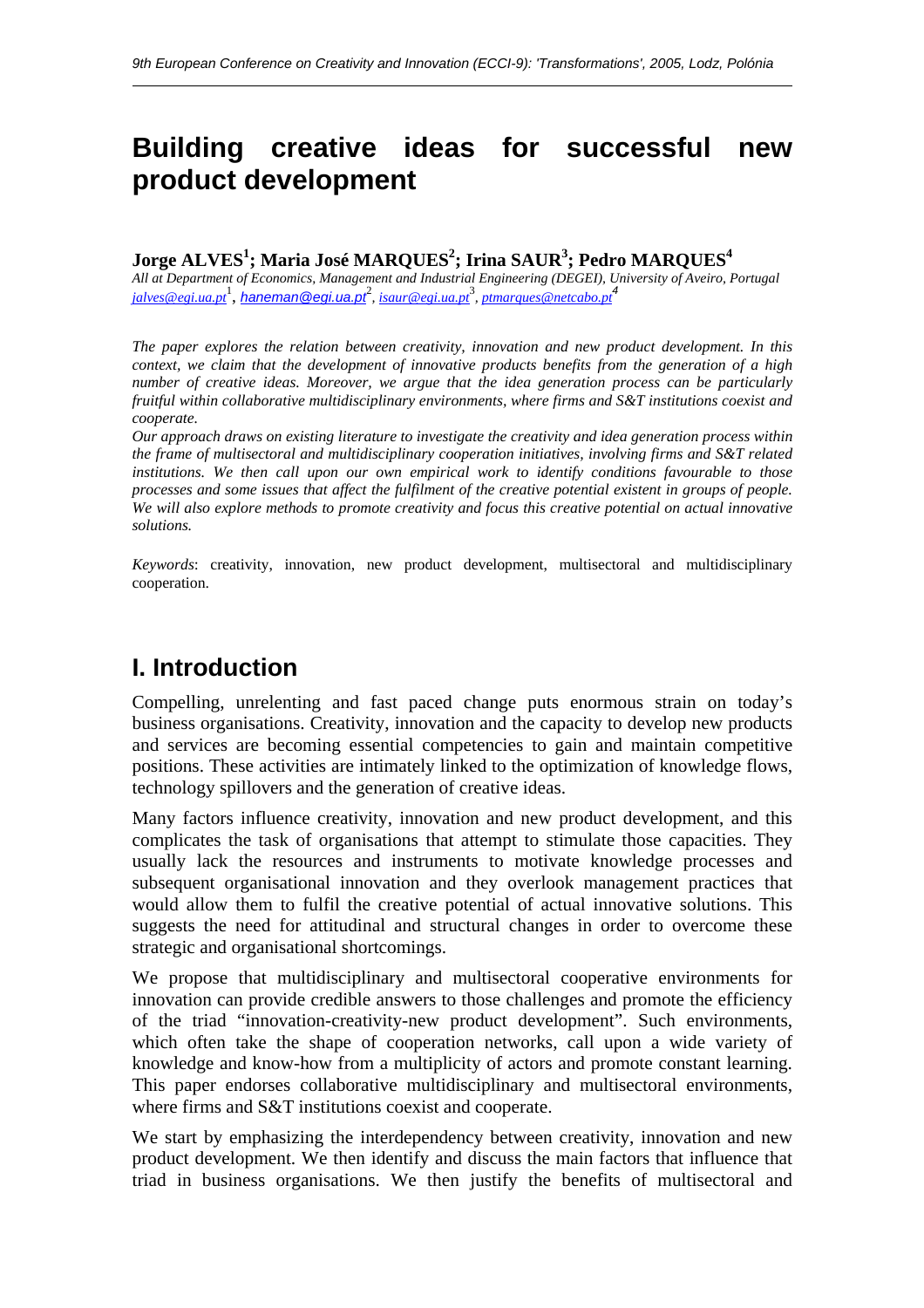multidisciplinary networks for innovation in the pursuit of creativity, innovation and product development.

The paper ends with the authors' experience with one of those networks. We summarize our involvement in a concrete case, in order to enunciate some management aspects of the creative process that we believe may be relevant to practitioners and academics in similar contexts.

## **II. Relationship between creativity, innovation and new products development**

Today firms' and organisations have to deal with a permanent changeable environment, within which innovation and creative thinking have become vital competencies. Firms and organisations need to keep a constant flow of ideas if they want to compete through added value factors such as usage of emergent technologies and product quality and development (Kao, 1997). To keep ahead of competitors, in what respects innovative product development, firms' need to generate a high volume of ideas and translate them into commercial and technical successes.

The global explosion of computerization and communication capabilities is creating an overwhelming ripple effect on the nature of markets, the nature of work, and the nature of organizational structures. Essentially we are moving out of the industrial era of mass production and into an era of mass customization that is information and knowledge driven.

Competing in the technology marketplace in the 2lst century will require constant adaptation to shifting market demands. The most successful organizations will have an environment where creativity and innovation are occurring consistently at all levels of the organization and in all functions (Vicenzi, 2000). Any company that is not prepared to meet the varied demands of its potential customers is at risk of losing them to more agile competitors. In this challenging context, firms need to improve constantly their creative and innovative capacities.

## *Creativity and Innovation*

 $\overline{a}$ 

To proceed with our discussion it is important to clarify the relationship between creativity and innovation. In fact there are many definitions of these two concepts in the literature and often they are used interchangeably (McAdam and McClellend, 2002; Martins and Terblanche, 2003).

The definition and assessment of creativity have been subjects of argument and disagreement amongst researchers (Amabile, 1996). Creativity has been conceptualized in a number of different ways in different fields (Im, 1999): (1) as the individual personality traits that facilitate the production of new ideas (Guilford, Mackinnon, Hirshman), (2) as the process of generating new ideas (Stein, Woodman, Shaw), (3) as the outcomes (products) of the creative process (Osborn, Gordon, de Bono), and (4) as environments conductive to engaging new ideas and behaviour (Csikszentmihalyi, Gruber, Amabile).

This variety of perspectives led to a multiplicity of definitions: creativity can be defined as the capacity to generate new and valuable ideas for products, services, processes and procedures, by individuals or groups in a specific organisational context (Martins and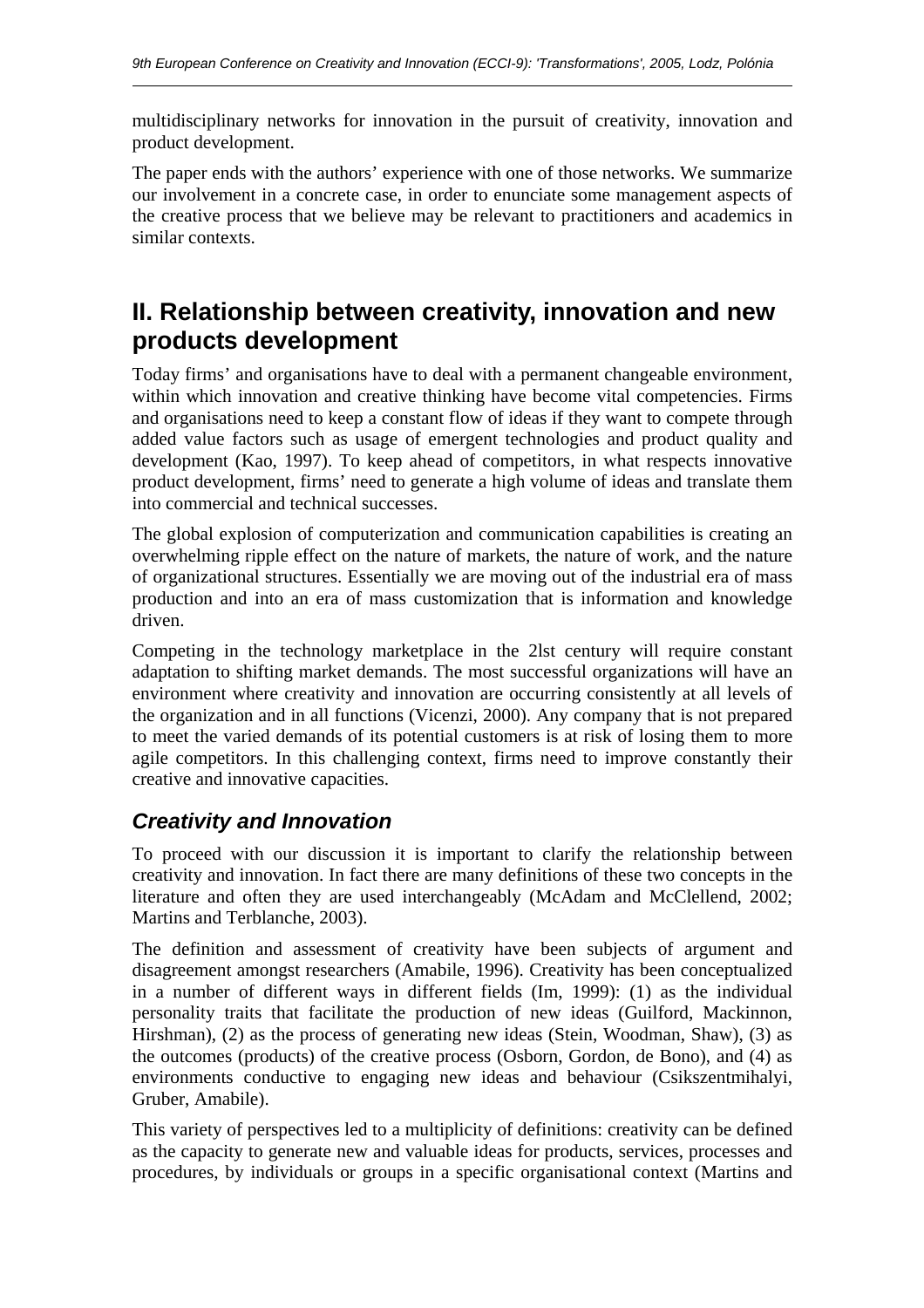Terblanche, 2003); for Sternberg (1999), creativity is the ability to produce work that is both novel (i.e., original, unexpected) and appropriate (i.e., useful, adaptive concerning task constraints); creativity is defined as the set of qualities of products or responses that are judged to be creative by appropriate observers (Amabile, 1996).

The lack of a single, integrated definition of creativity is explained by the fact that, like intelligence, creativity represents a complex and diffuse construct (Sternberg, 1999; Isaksen, Lauer et al, 2001).

The most straightforward and scientifically conservative approach to creativity is provided by the outcome perspective, focused on creative ideas, products, or programs, because it calls upon the most observable units which are least subjected to disagreement (Amabile, 1996). Yet the level of creativity output within an organisation is dependent upon the creativity of its human resources, being specific to individuals and dependent of factors such as their education, skills, imagination and working environment (Flynn, Dooley et al, 2003).

Innovation, in general terms, is associated with something new that leads to purposeful and actual change (Drucker, 1985). It can be regarded as an attitude that reflects the capacity to imagine what does not exist, to adopt novelty, to question routines and to scrutinize habits More specifically, it can be assumed as a process characterized by different stages that extends from an idea to its implementation. Earlier work by Joseph Schumpeter viewed innovation as "creative destruction" for growth (Abernathy and Clark, 1985).

Innovation can be defined as any new idea that recombines existing ideas, a scheme that challenges the present order, formula, or approach (Im, 1999). According to Tidd (Tidd, Bessant et al, 2001), innovation is the core process concerned with renewing what the organisation offers and optimising the way it generates and delivers its outputs.

Abernathy and Clark (1985) claim that innovation is concerned with the initial market introduction of a new product or process that either disrupts or entrenches existing competencies: whereas radical innovations disrupt and make existing competences obsolete, incremental innovation conserve and entrench existing competences.

In a simple way creativity is clearly identified with the generation of ideas whereas innovation implies the transformation of these ideas into a new product or service for someone to buy or use. We can thus argue that innovation is the implementation of the results of creativity. Thus creativity is seen as part of the innovation process, particularly relevant in the idea generation phases.

Within organizational contexts, creativity and innovation are highly relevant on individual, group, and organizational levels. It seems clear that a high level of creativity is a necessary (though not necessarily sufficient) requirement for innovation (Amabile, 1997). On the other hand, creative ideas must actually be implemented—that is, turned into actual innovations—in order to be of any real organizational use (Mathisen and Einarsen, 2004).

## *From ideas to products*

 $\overline{a}$ 

Idea generation, at individual or team level, emerges as an essential component of creativity and consequently of the innovation process. The most innovative firms usually exploit various sources of ideas for new products as well as various means to process those new ideas. They need to stimulate employees' imagination to feed the pipeline that nourishes the design and development of new products.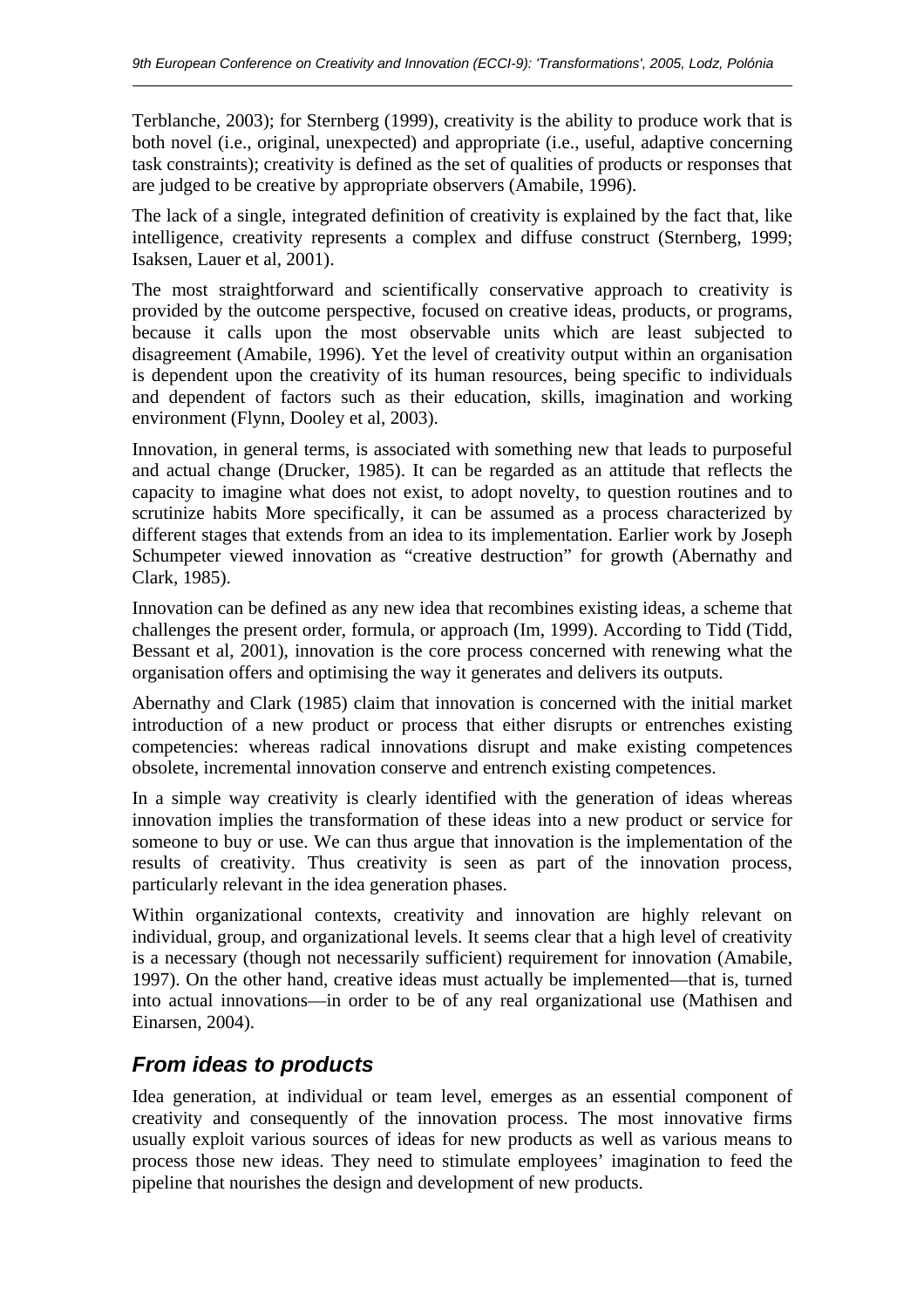The idea creation phase (creativity) is usually much less costly than the later development stages of the new product development process. It thus makes sense to maximise its output by providing a larger number of ideas for further exploitation by the organisation (Flynn, Dooley et al, 2003). The basic rationale is "the greater the number of ideas at the start of the new product development process, the greater the probability of ending up with successful products".

The sources for innovative ideas are wide-ranging: customer complains, corrective action systems, unexpected occurrences, suggestion boxes, supplier developments, benchmarking studies, etc (Flynn, Dooley et al, 2003). Ideas can originate reactions to certain situations that compel the organization into action or they can originate proactive actions to exploit new opportunities (Amabile, 1997; Ekvall, 2000).

The idea generation stage is known as the fuzzy-front-end of the innovation process. It is fuzzy because the assessment of the novelty, feasibility and value of ideas is highly subjective and uncertain.

Efforts have been made towards the systematization of the generation and testing of new ideas, in order to add efficiency to the process. Idea generation and evaluation management systems are manual or computer-based mechanisms that assist management in capturing new ideas from different sources, evaluating them and decide on which ideas deserve further funding; it may include management components that allow quick access to pockets of knowledge and experience spread throughout the organization to help solve emerging problems (The Vancouver Research Group, 2004).

Flynn and Dooley suggest a methodology for idea generation and problem solving that comprises four different phases: (1) strategic direction, (2) environmental scanning, (3) opportunity identification, and (4) idea generation (Flynn, Dooley et al, 2003). The methodology covers the development of an idea from goal alignment and recognition of opportunity to its final definition.

Selected ideas flow through the "funnel" of innovation. During this process they become constrained and aligned by factors such as organisational goals, models of change, teams and resources: the further an idea progresses through the funnel, the more developed and precise it becomes. The most suitable ideas are approved for implementation, while others are reworked, rejected or merged to re-enter the process again (Cagan and Vogel, 2001).

The complete innovation process may be divided into three main stages: the fuzzy front end (FFE), the new product development (NPD) and commercialization. As we have seen, the FFE comprises activities that come before the more formal and well-structured NDP process: the activities are often chaotic, unpredictable and unstructured (Koen, 2004).

Once a clear-cut concept emerges from the FFE and enters the NPD phase, it is usually subjected to much more strict development methodologies (for example, the traditional stage-gate process); many companies consider the FFE ends with the creation of a business plan, which includes the product specification, financial analysis and project management plans (Kahn, 2004).

More than nurturing geniuses, organizations have to concentrate on managerial aspects and attitudes if they want to innovate constantly and successfully. In fact, this has much to do with creative use of knowledge and recombination of existing ideas than the invention of a completely new concept (Hargadon, 2003).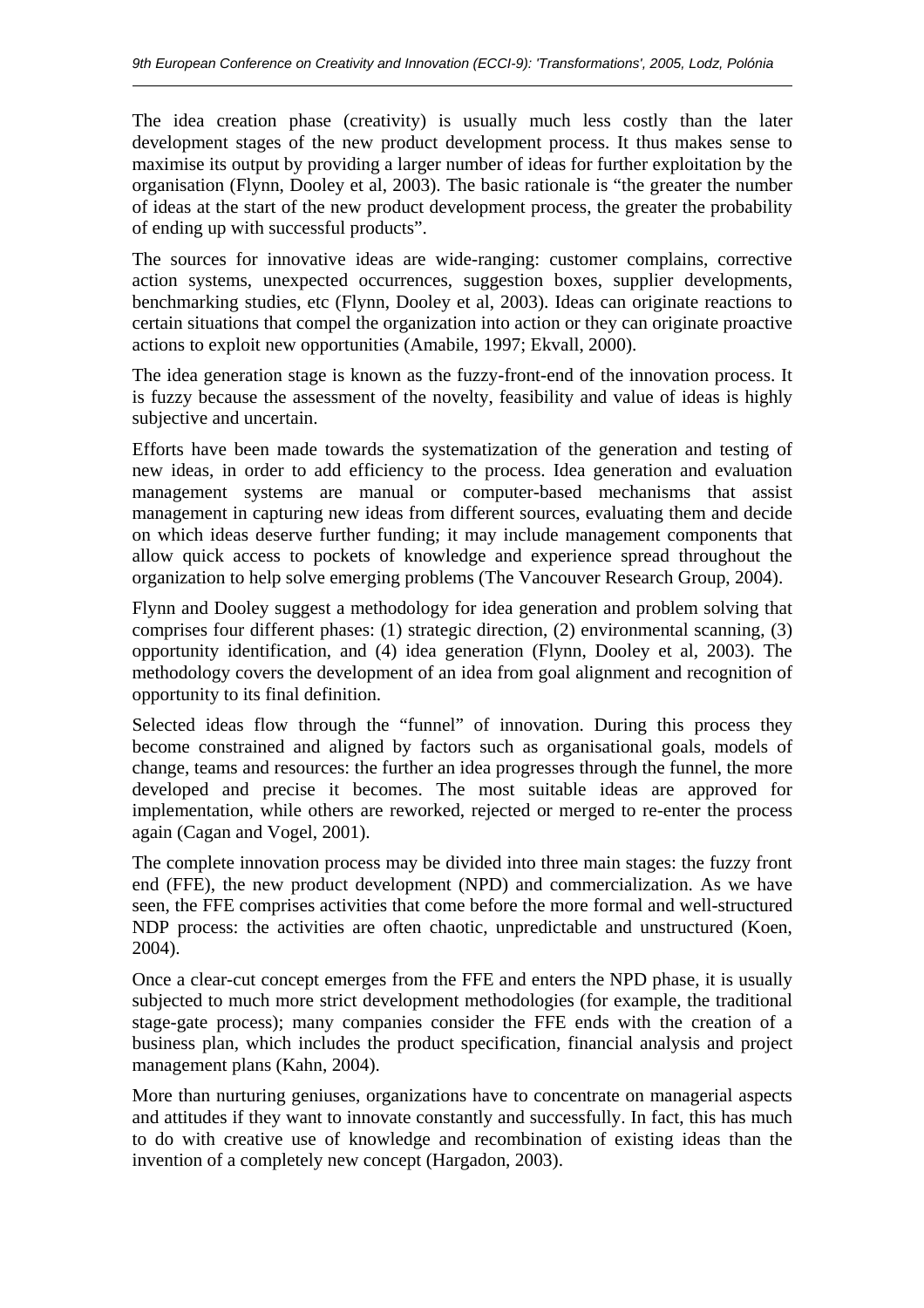We have seen that the creative capabilities of organisations are essential to their ability to innovate and survive in today's competitive environment. We have also seen that creativity, innovation and new product development are intimately correlated. In the next section we will look into the determinants of creativity and innovation within an organisation.

## **III. Factors that influence the creative process for NPD**

In the previous section, we have emphasized the interdependency between creativity, innovation and new product development (NPD) activities and the importance of this triad to promote firms' competitiveness. We will now focus on the factors that influence those activities in organizations. These factors are either exogenous or endogenous.

Exogenous factors are mainly related with the intensity and density of relationships that organizations establish with their surrounding environments. It is well known that the external environment for innovation within which organisations operate includes the institutional support basis and relevant sets of values and norms (Freire, 2000; Cooke, 2004; Galanakis, et al, 2000). We argue that creativity and NPD are subjected to similar frameworks.

In fact, firms do not generally innovate alone. Their capacity to innovate and to develop creative ideas and new products depends on their interaction with other firms and organisations, such as customers, suppliers, research institutions, public and governmental organisations, etc. (Szeto, 2000, Carlsson, 2003, cited in Alves, et al, 2004a).

The external environment for innovation plays a crucial role in the supply of new product ideas, knowledge and technology. It provides the critical mass required for knowledge spillovers and synergies that favour creativity and innovation processes and new product development.

Generally, organisations have little capacity to actively influence the evolution of external factors (Freire, 2000; Alves, 1998).

On the other hand, endogenous factors are strictly related with the internal characteristics and organizational culture of firms and, thus, are more easily controlled. We can say that they should be the focus of firms' strategic and operational management in pursuing innovation objectives.

The literature we have reviewed points out six main internal factors that impact on firm's competitive position through creativity, innovation and new product activities.

#### 1. **Organisation strategy and resources availability**

Organisational strategy reflects the priorities and values of organisations and consequently impacts on creativity and innovation (Martins and Terblanche, 2003; Galanakis, et al, 2000).

The explicit incorporation of innovation in the goals and objectives of an organisation is the first step in the creation of attitudes amenable to creativity and the continuing development of new products.

Innovation oriented organisational strategies increase the quantity and quality of long-term innovation objectives and perspectives (encouraging risk taking and new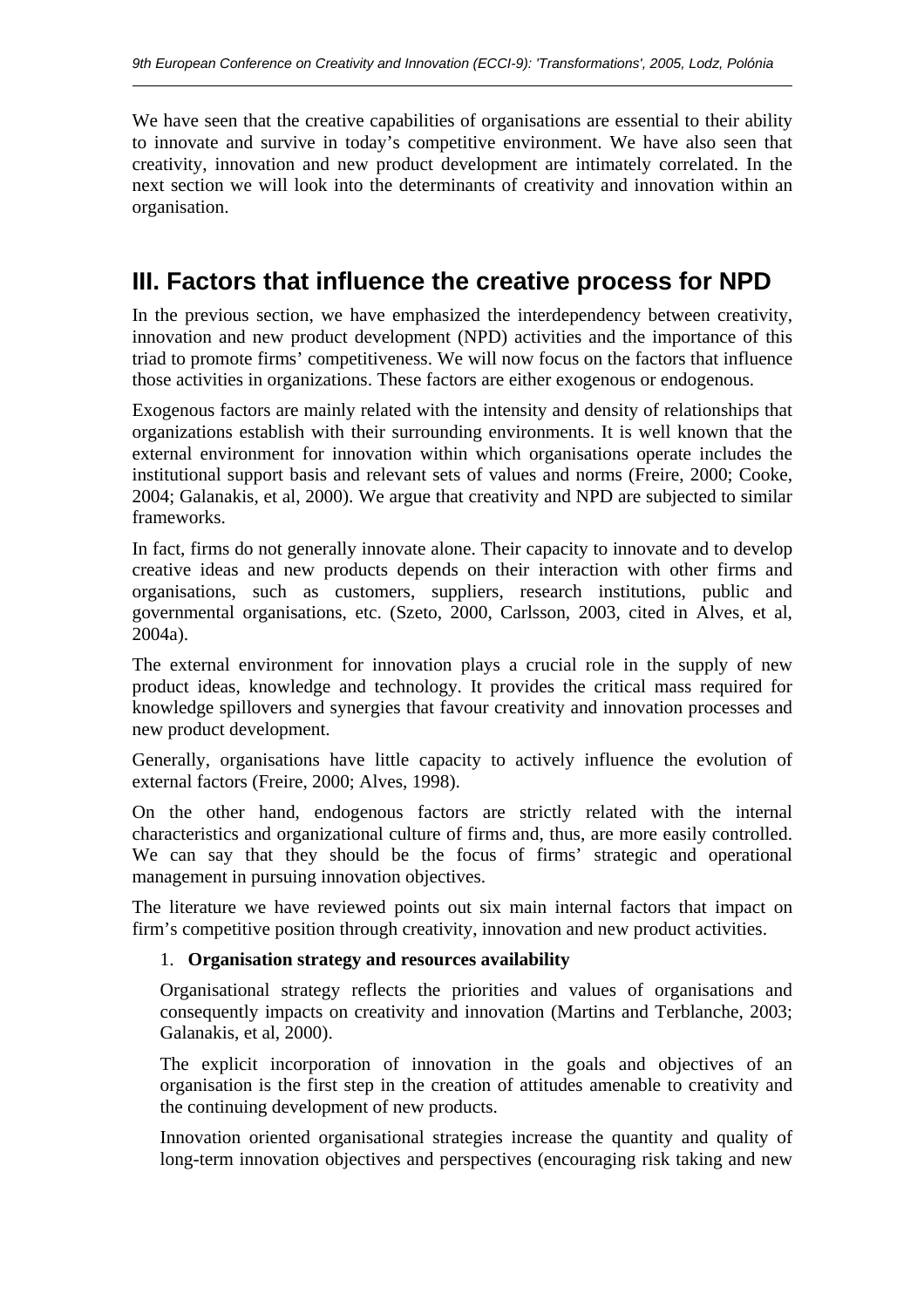idea generation) and of short-term project plans devoted to concrete innovation initiatives and creative problem solving.

Goal clarity and open interaction between supervisors and subordinates help employees to adjust their attitudes to the organisation's objectives and to act in a creatively and innovative manner (Martins and Terblanche, 2003; Rodriguez, 2002).

Time, money and people allocated to new ideas and innovative projects contribute to the effective application of the strategy (Freire, 2000; Damanpour, 1991, Delbecq, 1985, cited in Rodriguez, 2002).

In sum, the existence of an explicit strategy and the availability of resources may promote innovation, creativity and the development of new products.

#### **2. Appropriation of new technologies**

 $\overline{a}$ 

Technological capabilities are crucial for firms that want to develop concepts leading to new products or processes and subsequently to successful innovations. This usually requires the development of new technologies or the adoption and creative adaptation of existing ones (Alves, 1998). Appropriation "measures" the extent to which the technology is assimilated in the firm's design, development and production processes. The benefits from using a given technology increase with the degree of appropriation.

Firms able to develop new technologies have total appropriation and can gain real competitive advantages through innovative product developments. This requires R&D capacity and willingness to invest in high risk ventures, two attributes in short supply amongst firms (Alves, 1998).

Alternatives to in-house technological developments include joint projects with other organisations, e.g. firms and S&T institutions. The appropriation of the technology is proportional to the involvement of the firm in the development process. The cooperation with universities is promising. Firms can access otherwise unavailable resources and competences, gain long-term innovation perspectives, get support in creative problem solving and idea generation activities and share costs and risks inherent to innovation processes and new product developments (Marques, et al, 2005a; OECD, 2001; Alves, 1998; Nieminen and Kaukonen, 2001).

We can argue that those who perceived the importance of innovation and have the necessary agility to absorb new technologies through cooperation, involving other firms and universities, are better prepared to carry out organisational changes that favour creative practices and product and process developments.

#### **3. Research and development intensity**

A research and development focus is important to stimulate creativity (Rodriguez, 2002; Galanakis, et al, 2000).

Research intensity follows the resolve of an organization to spend resources on idea generation and innovation and product development as well as their propensity to cooperate with universities and others organisations to foster technological developments and innovation activities.

Intensive R&D processes imply well-functioning communication channels both internally and externally, as access to existing knowledge is crucial for these processes. Peoples' attitudes and behaviours towards R&D are also key factors for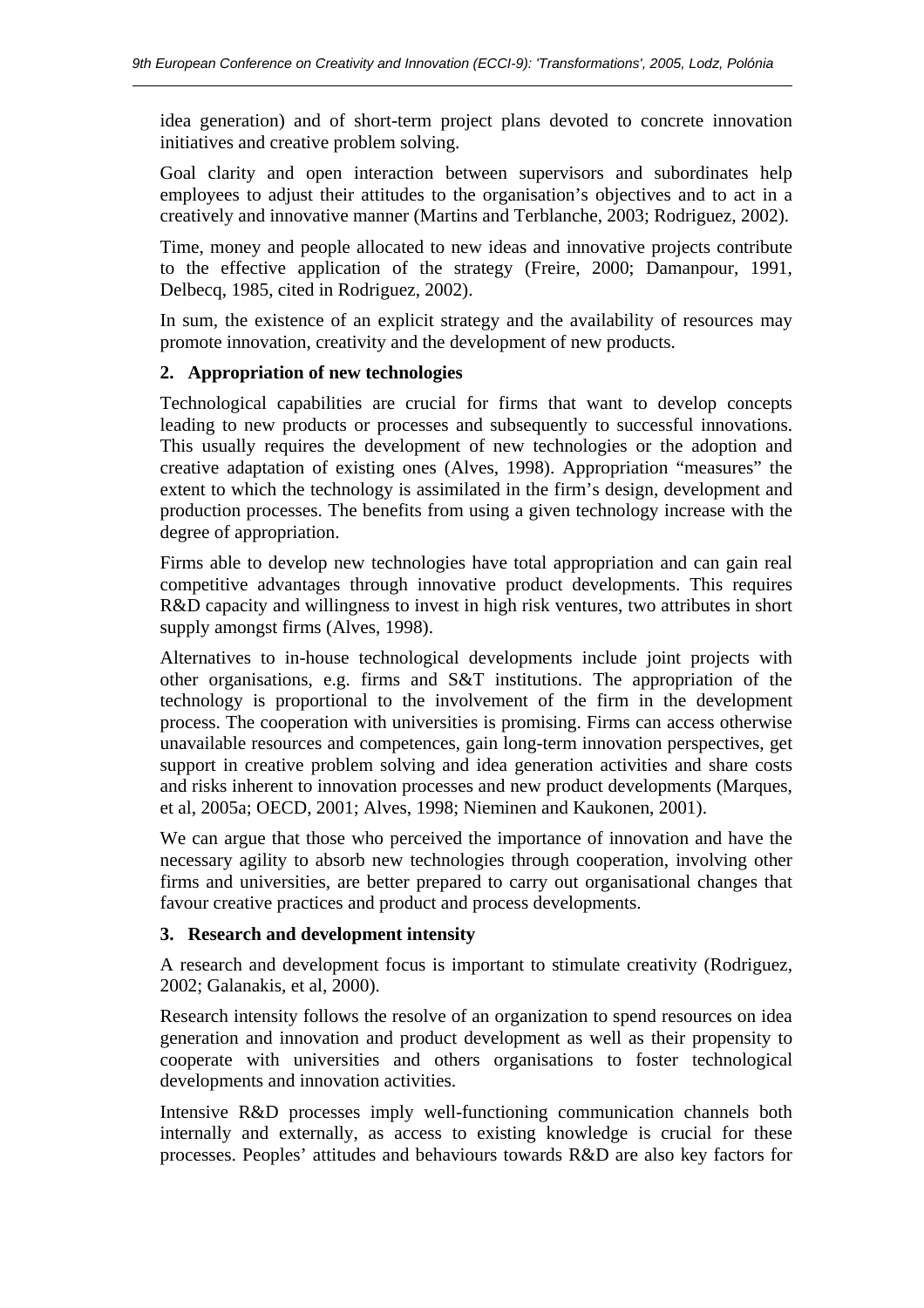its success and this requires the stimulation of ways of working and thinking suitable to innovative organizational cultures (Galanakis, et al, 2000).

However, as previously implied, firms rarely benefit from organisational structures with sufficient flexibility and agility to face and take advantage of these challenges.

#### **4. Organisation culture and communication**

The basic cultural elements of an organization, such as routine behaviours, shared values, beliefs, etc. do influence the level and frequency of creative occurrences and impact on the free flow of ideas that favour innovation (Galanakis, et al, 2000). Culture aspects of an organisation significantly affect workers' knowledge and satisfaction, their capacity to communicate and experiment, as well as the capacity to adapt to changes and to learn continuously.

Hussey (1997, cited in Galanakis, et al, 2000) argues that culture shapes the organisational atmosphere, which in turn affects creativity, innovation and product development.

Openness (based on trust) and dynamic contact between individuals, teams, departments and functions facilitates the acceptance of new perspectives and ideas and is, thus, a particularly relevant trait in organisational cultures able to stimulate creativity and innovation (Barret, 1997, Robbins, 1996, cited in Martins and Terblanche, 2003; Mumford, et al, 2002).

#### **5. Organisation structure**

 $\overline{a}$ 

Attempts have been made towards the identification of the organisational structures that influence creativity, innovation and product development (Ashkenas, et al, 1995, Nadler and Tushman, 1997, Mintzberg, 1995, cited in Galanakis, et al, 2000; Martins and Terblanche, 2003).

Flexibility (eg, job rotation programme) and freedom (manifested in autonomy, empowerment and decision making) in organisations are values and practices highly regarded in the innovation literature (Martins and Terblanche, 2003; Galanakis, et al, 2000; Mumford, et al, 2002).

Working teams and interacting groups impact on the ability of organizations to stimulate creativity, innovation and product development activities (Clark and Fujimoto, 1991, cited in Fong, 2003). They provide conditions for a fluid and dynamic mixture of ideas and ways of work and make available complementary competencies and disciplines that favour creativity and innovation. The existence of working groups especially devoted to new product development and R&D is positively related with the innovation capacity of an organisation (Marques, et al, 2005a; Alves, 1998).

The success of team work depends of the characteristics of its elements in terms of skills but also of shared values within the group.

Galanakis and others (2000) state that *"the innovative organisation allows the free communication of ideas and the interaction, formal and informal between the employees of all the teams and all the levels of the organisation".*

#### **6. Employee motivation and involvement**

The quantity and quality of human resources allocated to innovation initiatives is crucial to the success of creative ideas. Employees often feel they "own" new ideas and they are keen on carrying them from an embryonic phase to implementation and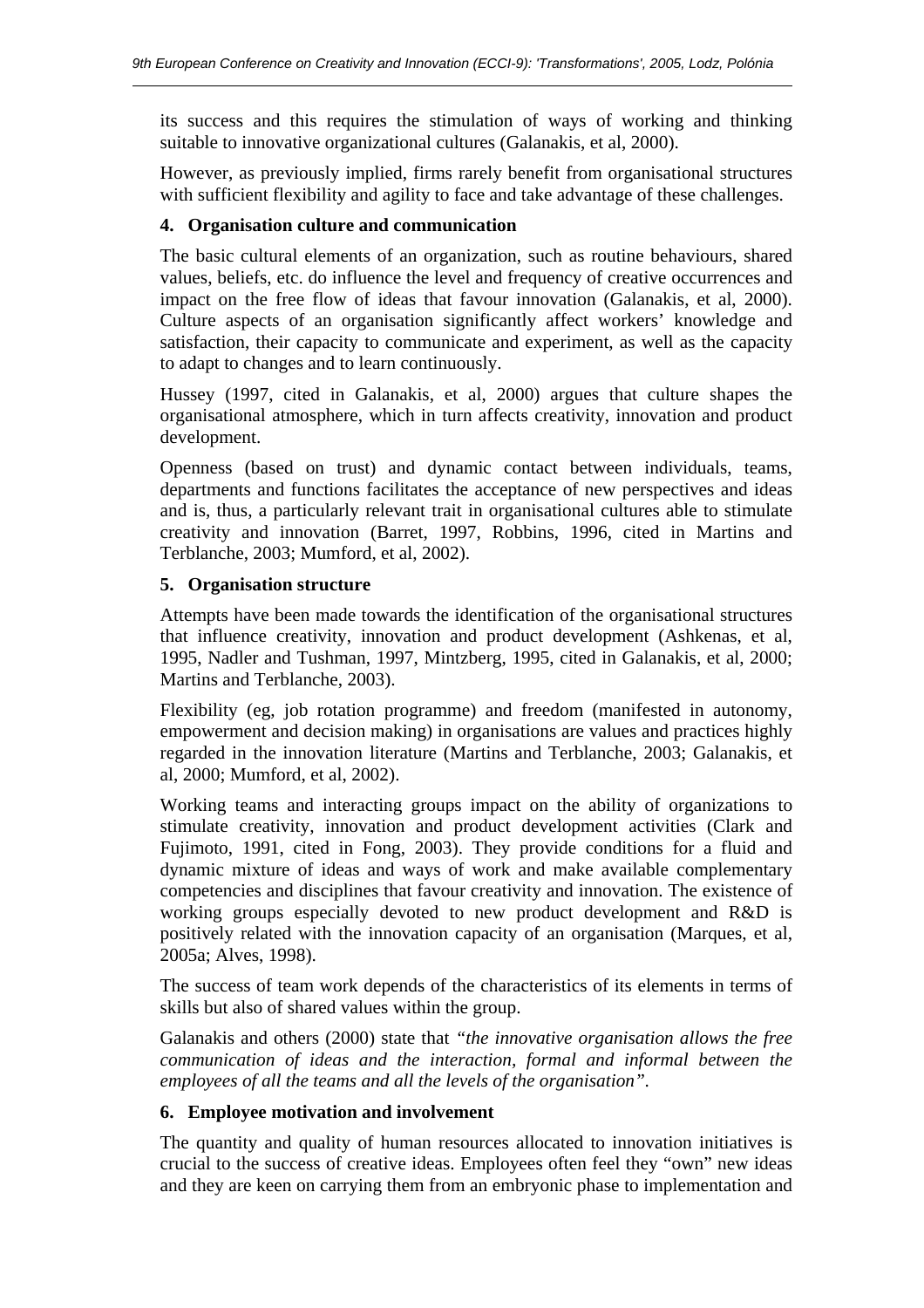product launch. They create ideas and develop them into new products and processes.

Suitable stimulus and motivation of employees intensifies the generation of new ideas and helps to focus efforts on product development projects and innovation objectives. This is strongly influenced by: i) how experiments and risk taking are managed; ii) how ideas are evaluated; iii) how mistakes are handled; iv) how change is managed; v) how communication is supported and stimulated, vi) how ideas generation and identification are conducted, vii) how compensation and reward systems are established, etc. (Alves, 2005; Martins and Terblanche, 2003).

These factors suggest the relevance of strategic and operational management capacity to induce structural attitudinal changes that reinforce creativity, innovation and product development.

The features pointed out in the literature emphasize values and characteristics that the majority of the business organisations, and particularly those involved in the activities that support the empirical work that we analyse in the final sections of this paper, do not possess. In other words, our specific case is based on firms that are not exceptional in their capacity to promote creativity, innovation and new product development.

In our empirical case we have found out that multidisciplinary and multisectoral cooperation environments for innovation can help firms overcome their strategic and organizational shortcomings. In the next section, we will look briefly at the characteristics of those environments.

## **IV. Multidisciplinary and multisectoral cooperation environments for innovation**

By multidisciplinary and multisectoral cooperation environments we mean settings, formal or informal, that bring together people and organisations from different entrepreneurial sectors that master different disciplinary competences. These milieus connect actors from complementary functional areas or sectors, involving both the industrial fabric and the S&T institutions, around common goals (Alves, et al, 2004a).

The linked organisations combine multidisciplinary competencies and localized complementary productive activities, integrating the diverse knowledge sets and skills needed to create and bring to the market more complex technologies and products (Rycroft and Kash, 2004). They benefit from the physical proximity of their members (facilitating the exchange of knowledge rooted in individuals) and constitute excellent grounds for the provision of the knowledge base required for major innovations (Alves, et al, 2004a; OECD, 2001, cited in Marques, et al, 2005b).

The singularities of such organizational structures for innovation can be synthesized into three main dimensions as source of collaborative activities: diversity (of actors and competencies); coherence (respecting the integration of complementary activities) and interactivity (strong cooperation relationships).

When successful, these multisectoral environments play important roles for firms and organizations characterized by few cooperative processes and low innovation profiles. They offer opportunities for business leaders to change their company cultures towards continuous innovation and to higher levels of interconnectedness.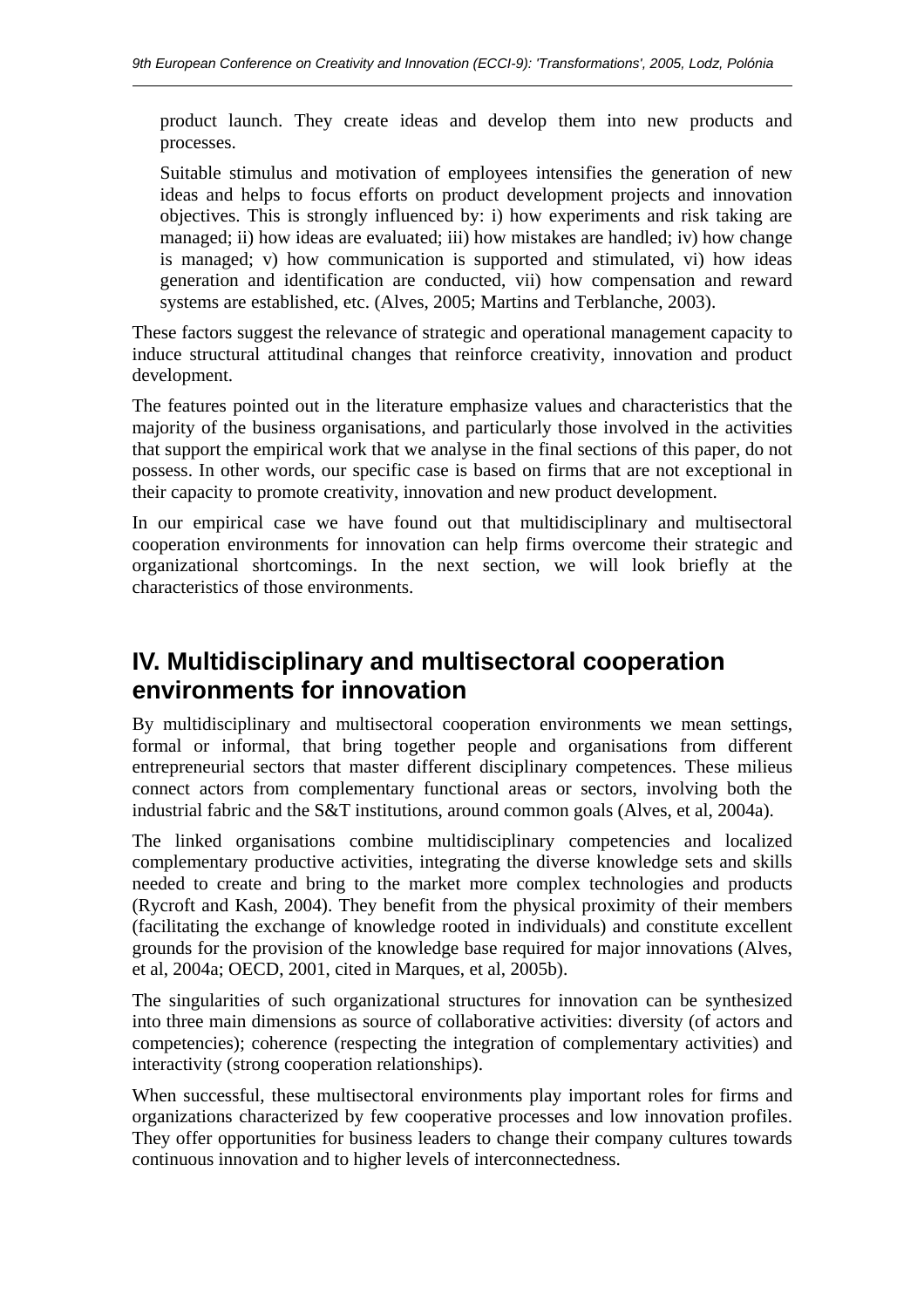The participation in cooperative environment, gathering firms from different sectors and S&T institutions, helps to create supportive conditions for creativity, innovation and new product development, in the long run. This type of organisational configuration often takes the form of multisectoral networks of cooperation.

When innovation is a strategic priority, such solutions reinforce the creative competencies that sustain future developments in the networked organisations. Multidisciplinary and multisectoral cooperation focused on innovation provides higher creative potential and greater product development capacity. They also allow for new and rich combinations of otherwise disconnected pools of ideas. The propensity to develop valuable and more radical ideas (due to knowledge diversity) and to achieve solutions adjusted to the increasing complexity of problems is higher when compared with what happens in mono-disciplinary and mono-sectoral environments.

Multi-sectoral and multi-disciplinary environments call easily upon diverse knowledge bases (technical, scientific, commercial), which can only be integrated when a number of experts combine different knowledge sets through their physical proximity (OECD, 2001; Marques, et al, 2005b). This is particularly relevant when radical innovations are called for.

Multidisciplinary and multisectoral cooperation networks may promote creativity, innovation and new product development if actors involved learn how to transfer knowledge and how to maintain linkages and motivation (Powell, et al, 1996; Von Hippel, 1988, cited in Williams, 2005).

## **V. Creating and taking advantage of new ideas: empirical aspects**

In the previous sections we discussed the correlation between creativity, innovation and new products and the main factors that influence them. We also pointed out that multidisciplinary/multisectorial environments may provide interesting frameworks for organizations that do not benefit from the spontaneous presence of these factors.

We will now look into a concrete, tangible case, and we will identify management aspects of the creative process that may be relevant to practitioners and academics. The case is based on a six years old multisectoral network for innovation, focused on the habitat meta-sector (Alves, et al, 2004a; Alves, et al, 2004b, 2005; Saur, et al, 2005).

It is important for our analysis to refer that the medium-term aims of this network lay on conceptual and technological developments in the habitat field and that there is a strong focus on highly innovative new product developments. Another key aspect for our analysis involves the nature of network participants, which include a university and a dozen companies from various sectors. The representatives of the network members may be divided in three main categories: top management; management, coordination and logistics elements; and scientists and technologists experienced or interested in the network's theme (the "House of the Future").

This network promotes idiosyncratic innovation approaches. As the cooperation is rather recent, few network members (i.e. organizations) have experience in developing radically innovative products conjointly (in a multisectoral ambiance). There are no precedents that create restrictions on creativity, no previous failure or success to determine "best" paths to be followed. This is, certainly, a good opportunity to define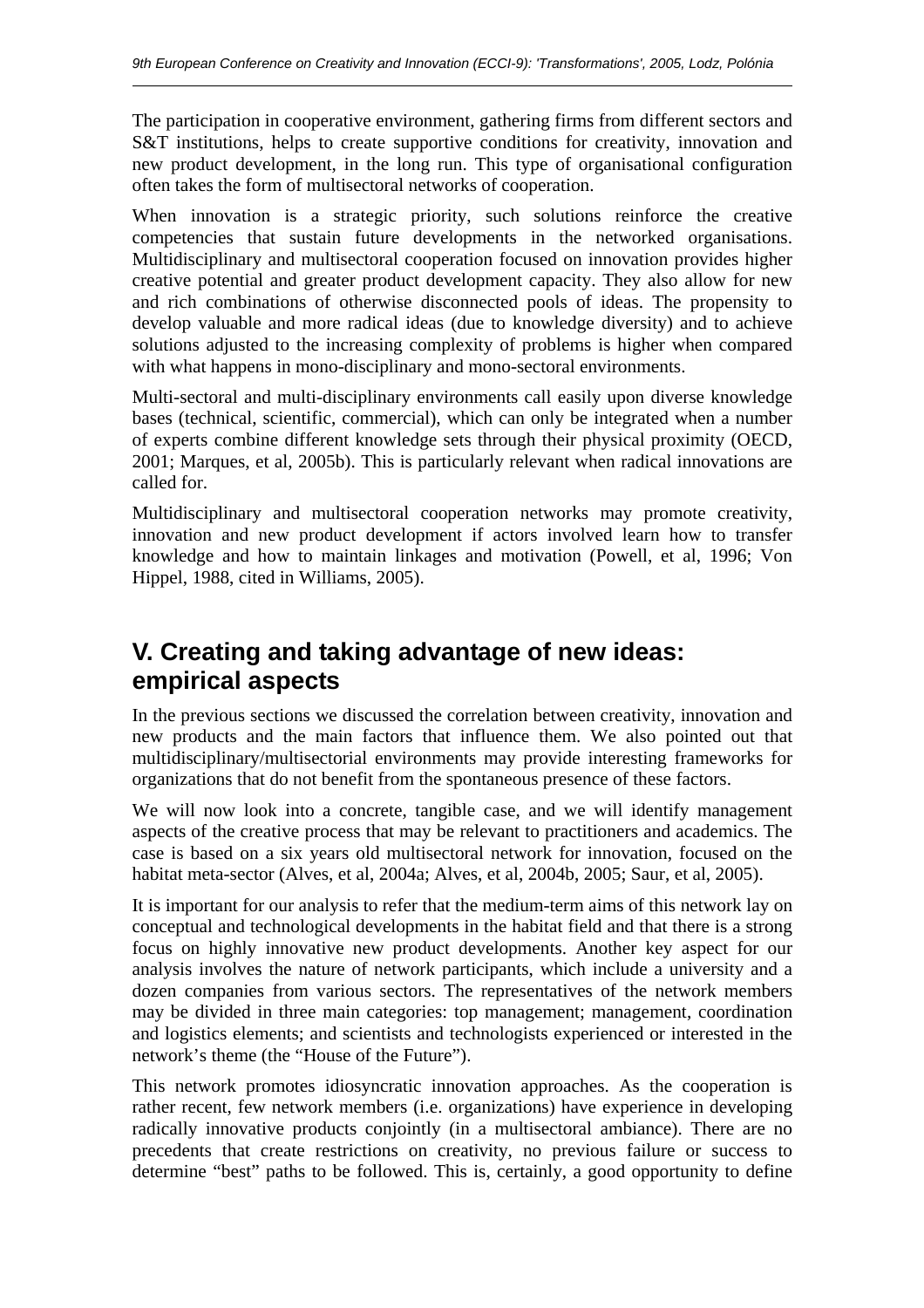original approaches to multisectoral and multidisciplinary innovation in complex environments.

Through our hands-on experience, we were convinced that this multidisciplinary / multisectoral environment provides excellent conditions for the development of creative processes. The combination of distinct mindsets, working styles and interests has provided a fertile ground for creativity in the various phases of the new product development. So far, we have worked on:

- 1. Generation of new ideas;
- 2. Idea classification and selection;
- 3. New (product) concept generation.

### *Generation of new ideas*

 $\overline{a}$ 

 $\overline{a}$ 

We have promoted the generation of new ideas for the House of the Future and subsequent products for dwellings through formal creativity sessions with participants in network's activities and ad-hoc suggestions from a wider audience. We will next focus on the systematic, organized creativity sessions.

We were faced in 2002 with the challenge to generate a large number of different ideas, since we subscribed to Linus Pauling<sup>1</sup> notion that the best way to have good ideas is to have many. Brainstorming came to our minds as it is a well-known technique (Osborn, 1957; Brown, et al, 1998; Paulus et al, 2002). We needed to apply the technique with independent groups, in the academia and firms, as there was little interaction at that time between the operational levels of the university and firms.

We analysed the theory and learnt about the inner dynamics of brainstorming sessions. From the "rules" of brainstorming, we understood that it was important to proceed to a careful selection of participants in the sessions, ensuring high heterogeneity, both in terms of hierarchical levels and in terms of functions/disciplinary areas involved, whilst ensuring a number of participants easy to handle and creative enough (experience suggests between 10 and 20 people). We therefore took advantage of the multidisciplinarity of the academics involved in the project and, from nearly 80 interested individuals, we set up five groups of 12 to 15 participants, ensuring the highest heterogeneity possible. Five creativity sessions were held in the university in a time frame of two months. The productivity improved from one session to the next. At the end of this exercise, we had a total of 700 ideas in our portfolio.

After each creativity session, we used to do an evaluation of how things went. This type of debriefing was essential to improve our technique and to get more from future sessions. Phrases like "I wish the next sessions were different […], rhythm was low and we got too abstract ideas […] we need to change something" were common, meaning that we were looking at constant improvement.

This led us to try different approaches, testing what seemed appropriate for each particular situation. The debriefings indicated that success increased whenever the session manager was more dynamic, more enthusiastic: "the posture of the session leader was more dynamic, more active, the way in which he stimulated the participants may have been the main success factor of this session".

<sup>&</sup>lt;sup>1</sup> See (Linus Pauling – Scientist for the Ages, The Linus Pauling Institute) for bibliography of Pauling, Nobel Prize laureate.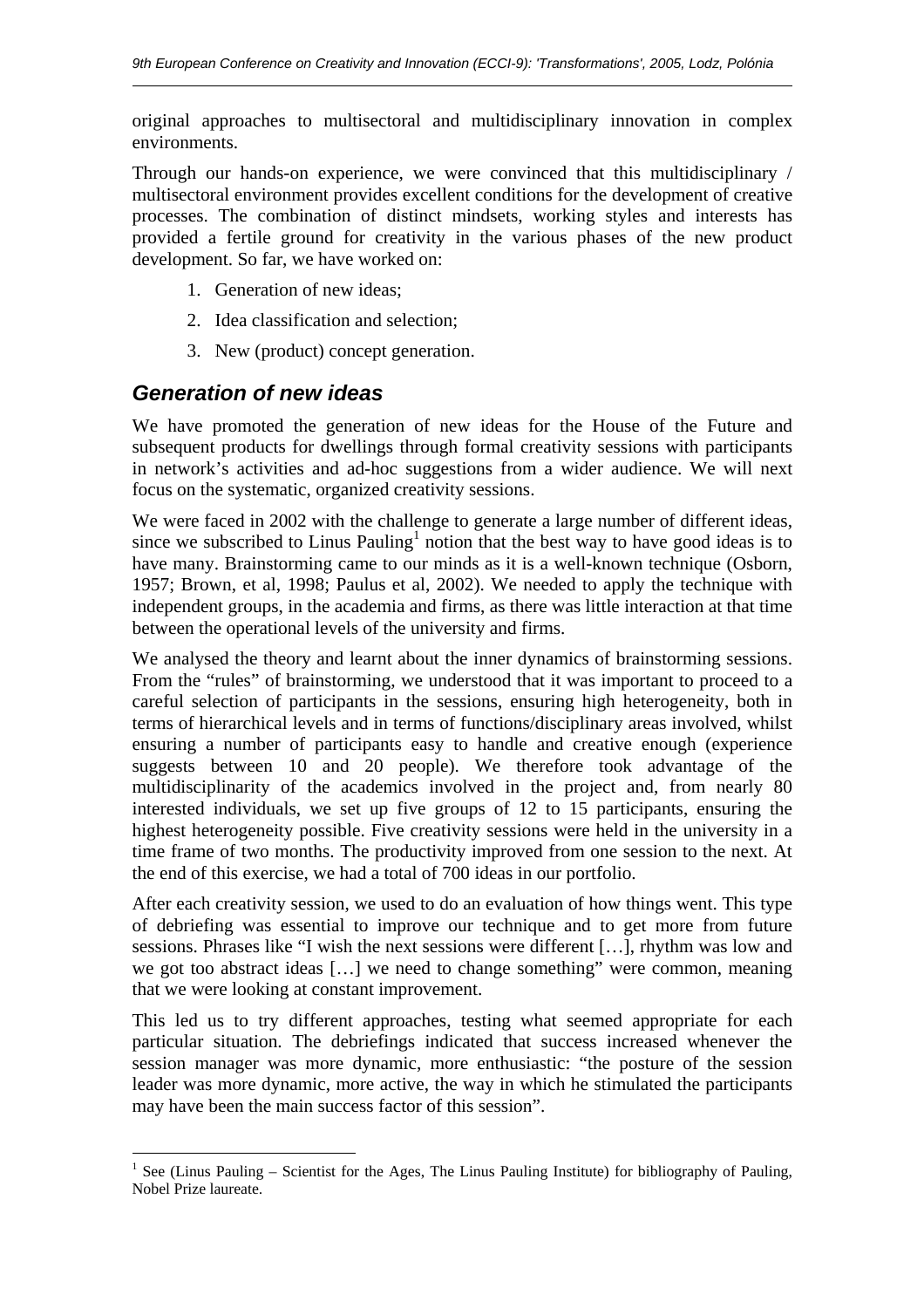One of our concerns was that, during brainstorming sessions, ideas were generated quickly in the beginning, but after the initial enthusiasm (which usually lasted for  $20 -$ 25 minutes), the flux was blocked and the last half an hour was not very productive. We also noted that participants acted differently: some would get into the spirit faster and be very verbal; others would remain reserved and quiet. Theory had prepared us for this: brainstorming was said to favour extroverted participants; on the other hand, brainwriting (VanGundy, 1983; Rosenau, 1996) seemed to be able to overcome the timidity of introverted individuals. Therefore, we tested a mixed session, starting and keeping with brainstorming for 20-25 minutes and continuing afterwards with brainwriting. This turned out to be very successful.

 At the same time we were conducting similar exercises in some of the network firms. These exercises were strongly focused on the professional inclinations of each company. We could not choose the participants, so from this perspective we had to rely exclusively on the capacity of the session leader to simulate the group. We witnessed the same phenomenon as in the academic brainstorming sessions in terms of creativity levels, yet the number of ideas was smaller and with lower levels of innovativeness. We believe the reasons can be found on the lower heterogeneity of the groups and on the more pragmatic, market-orientated focus of entrepreneurs and of their employees. Nevertheless, we ended those sessions with more 320 ideas.

#### **Management implications**

 $\overline{a}$ 

Our experience shows that, first of all, it is important to prepare carefully the creativity sessions, namely taking care that all materials are available, ensuring that all people know where to come, sending reminders before the sessions. Furthermore, the organizers need to ensure that individuals invited will be present. This is particularly relevant in multi-organization environments, as was our case, where participants may be ready to cooperate, yet do not feel direct responsibility for final results and thus may assign low priorities to the brainstorming/creativity sessions.

Second, it is important to have an enthusiastic and active session leader, able to overcome the initial reserve of some participants, but firm at the same time in order to keep the exercise on track. In our case, the presence of a charismatic leader helped by two active assistants helped create a good climate for creativity. This also helped us overcome the shortcomings of the homogeneity of groups in some of the firms.

Third, it is important to do a close follow-up of the creativity sessions and identify good and bad features, in order to improve continuously the overall process. In this context, the opinion of the participants is important. Using systematically this type of follow-up, we were able to improve our sessions as the global creativity exercise unfolded.

Fourth and last, it is useful to know a variety of creativity techniques and to be prepared to test their combination in actual creativity sessions. It is important to combine them in such a way that the limitations of one can be compensated by the advantages of another.

### *Idea classification and selection*

After the idea generation exercise, we were wondering about what to do with such a large portfolio. We started by arranging all ideas according to criteria like: function performed, room where the idea could be used, organization that could take advantage of the idea, degree of innovativeness, feasibility etc. We assumed that different organizations would look into the list from different perspectives and that this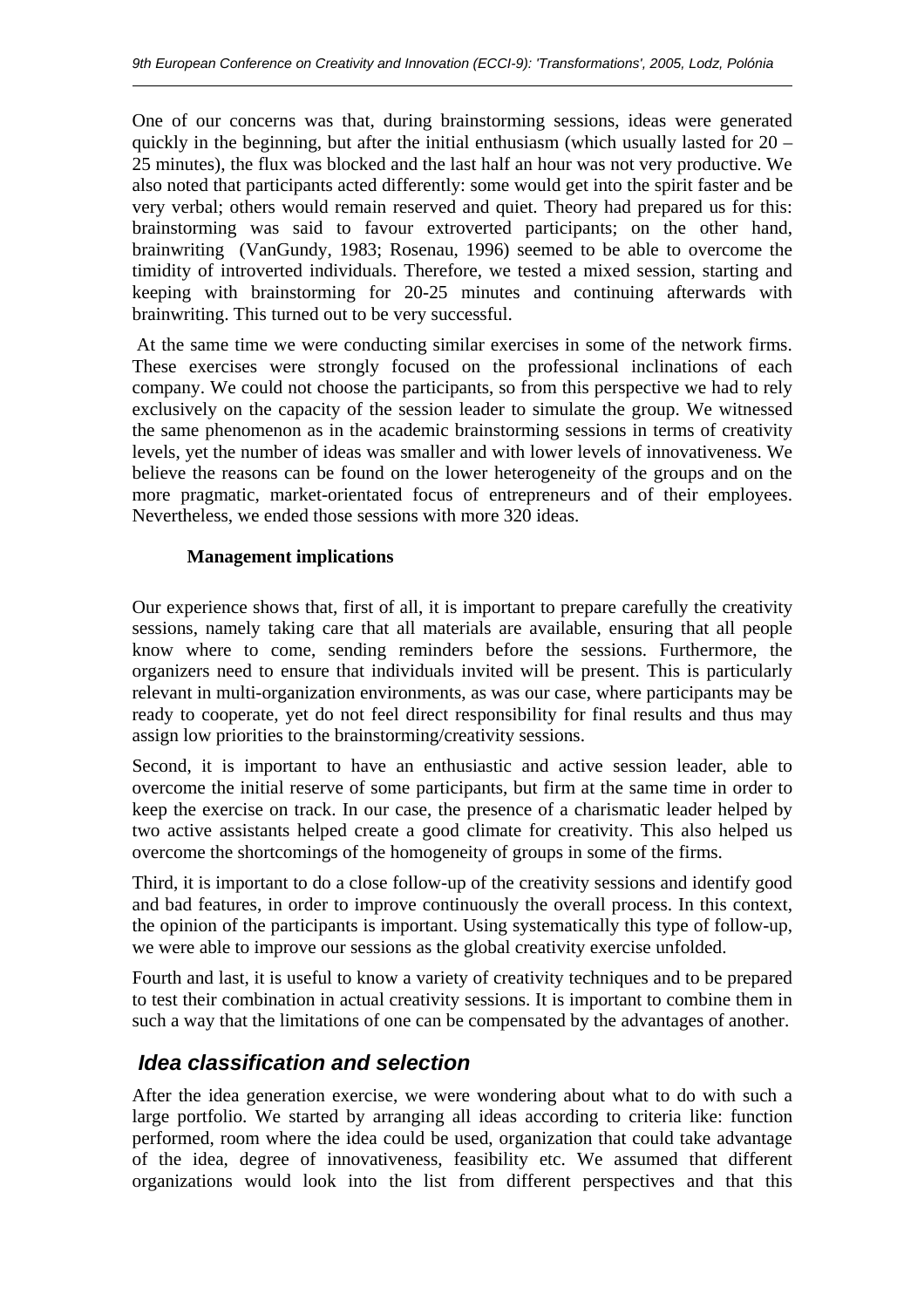arrangement would increase the usefulness of the portfolio in this multidisciplinary and multisectoral environment. Note though that we were not aware of what perspective would better suit one particular organization's understanding. We sent the list to the firms, hoping that they would use it to select the new products they wanted to develop. This did not happen.

We looked for convergence techniques in order to reduce the number of ideas, using more analytical or logical approaches. Two of them attracted our attention: Evaluation Matrix (Rosenau, 1996) and Stoplight Voting (Chauvel, 2004). We assumed that Stoplight Voting would be less appropriate in professional environments due to its apparent lack of rigour. So, we focused on the Evaluation Matrix technique.

Each firms was asked to participate in a convergence sessions in order to decide upon the products to be developed for the House of the Future. We confronted the firms with a selection of ideas that seemed more in line with their interests and competences (we selected those ideas ourselves, using stoplight voting and evaluation matrixes). Firms brought to these sessions top managers and elements from their development, production and marketing departments. We described the Evaluation Matrix and the technique was well understood and appreciated. However, we never had the opportunity to actually apply it to real circumstances. An interesting phenomenon occurred: in spite of the apparent faith in the quality of such a decision-support tool, the participants adopted instinctively intuitive decision process, analysing the list and making spontaneous choices using their own strategic perspectives.

The main objective of the convergence sessions was nevertheless attained. Our sensation based on the feedback obtained from the firms and from our own debriefings was that the Evaluation Matrix was a tool too systematic for the job at hand. The participants were able and accustomed to take decisions spontaneously.

#### **Management implications**

 $\overline{a}$ 

First, it is important to present a reduced number of ideas, previously selected, to decision-makers. A large number of ideas would have complicated the final decision process.

Second, it is important that these previously selected ideas be obtained as a result of a sound back-stage process, using systematic convergence techniques in order to ensure the quality of results. However, intuitive approaches may complement more reflexive ones. This helped us in the convergence sessions, since decision-makers were comforted by knowing that the selected ideas were chosen through rigorous, "scientific", approaches.

 Third, it may be useful to choose convergence techniques closer to the entrepreneurial culture, more in tune with its normal decision-making style. Otherwise they may be rejected or ignored.

## *New (product) concept generation and selection*

After the initial phases of generation and selection of ideas, we had to pass to the more concrete stage of new product definition and development. This is a recent activity in our project, so the developments in this area are rather incipient and conclusive results are not yet available.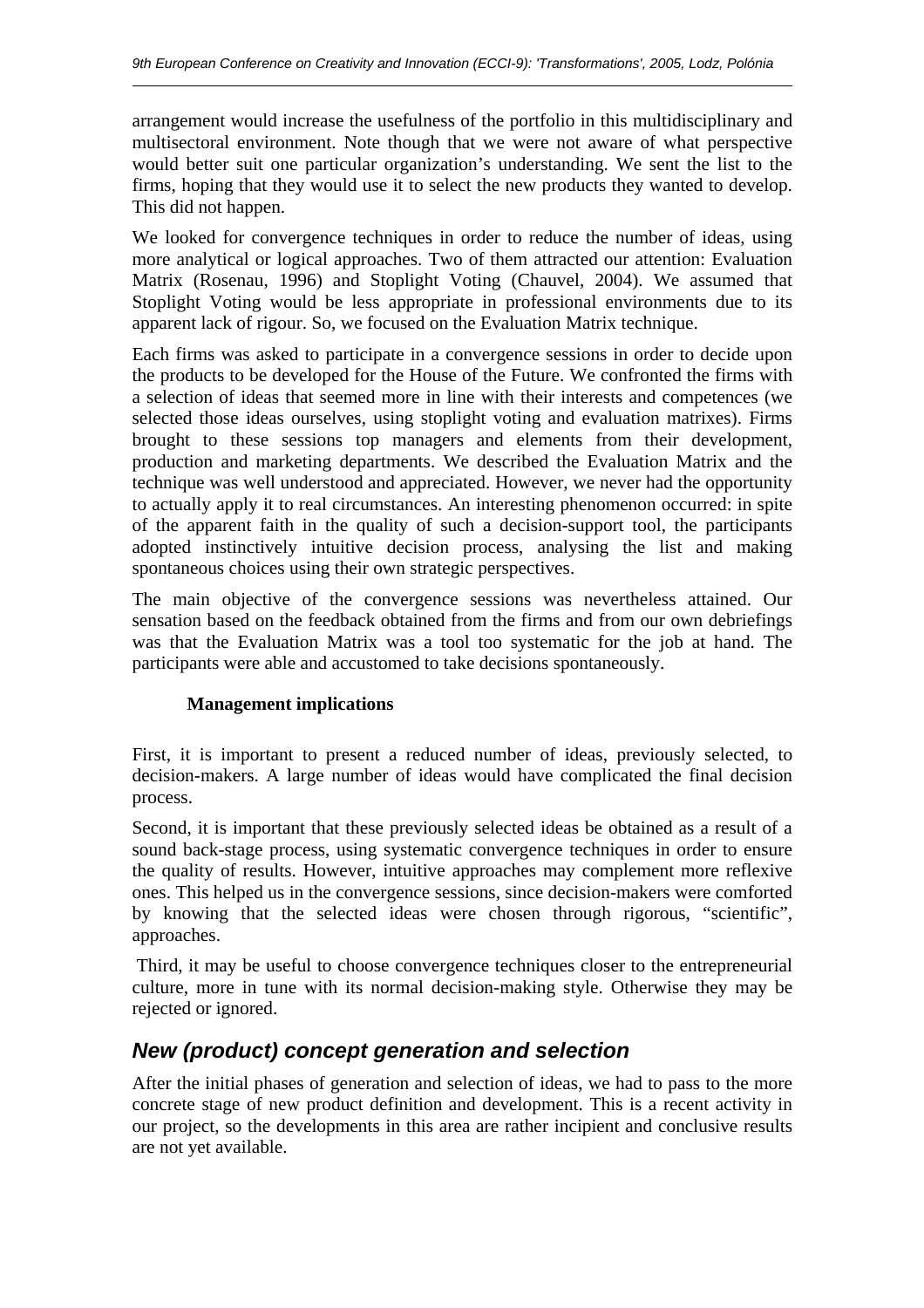We approached the new products definition phase by trying to integrate into encompassing products some of the ideas that have survived the selection phase. This required that those ideas should evidence some conceptual proximity. This was facilitated by the arrangement of ideas according to specific criteria, as was described above on the subject of ideas classification. For example, some ideas were classified as being relevant for "kitchen, cooking", and these could provide a sound basis for a product that we could call "kitchen of the future". We could then propose a kitchen concept to the associates with direct and indirect interests in this topic, which would then be reconfigured according to their intuition, concerns or organizational strategy.

Then, more focused creativity sessions took place for each defined characteristic of the "kitchen of the future", organized for the benefit of the new product development team<sup>2</sup>. First in informal ambiance and then in organized brainstorming/brainwriting sessions, new ideas/solutions for e.g. how to move a kitchen anywhere inside a house, were generated, complementing the initial ideas and helping specify the product and better define the concept. One such organized creativity session led to more 170 ideas, 37 of which survived after a first classification and evaluation. Systematic evaluation will follow, using the Stoplight Voting technique or the Evaluation Matrix.

#### **Management implications**

 $\overline{a}$ 

This phase is still ongoing, so we can only advance some preliminary observations.

First, we believe that it is advantageous to create product concepts by integrating ideas obtained in prior creativity sessions carried out at higher levels of abstraction.

Second, we believe it is important to maintain space to intuitive approaches, in order to add to ideas from previous creativity sessions. This allows for new suggestions to be accommodated and it ensures the new product development process is open to changes in any of its phases and particularly in its fuzzy-front-end.

Third and last, we believe it is important to complement the initial ideas with new, more focused, creativity sessions and selection processes, in order to allow a better specification of the products to be developed and to allow a better evaluation of risk and execution capacity.

 $\overline{a}$  $2$  The new product development team is developing highly innovative new products, with multisectoral characteristics […] and surpassing the selfish interests of network members. Five multisectoral teams were created, each coordinated by a network leader. They share a core group of six people that work fulltime in the project. In each team, this group is complemented, on a part-time basis, by people from network organizations (Saur, et al, 2005).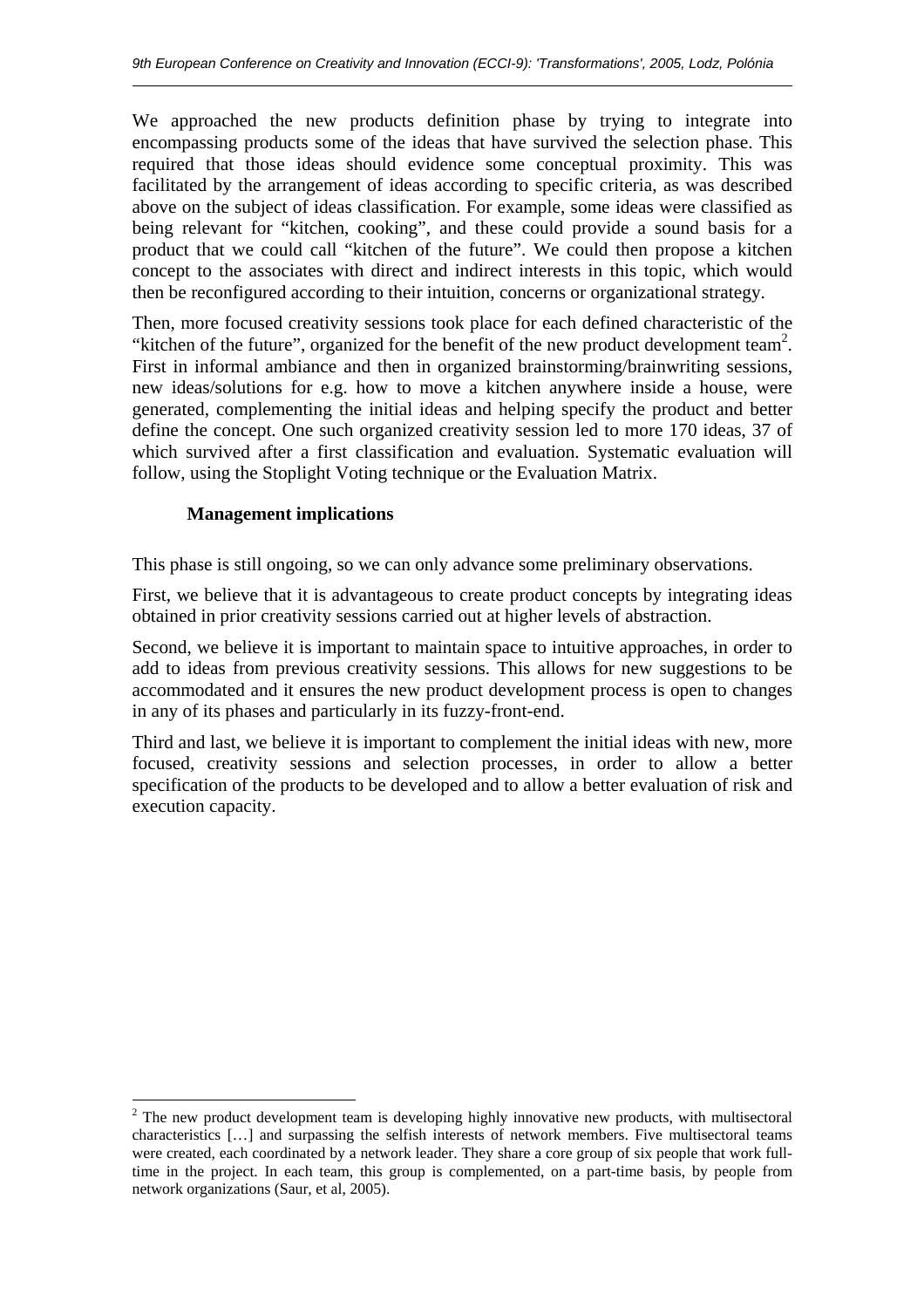# **V. Conclusions**

 $\overline{a}$ 

Our paper looks at the path that goes from idea generation to product development. It reports on work-in-progress, and so some of the conclusions are still preliminary.

In the second section, we delineated the intimate relationships between creativity, innovation and new product development. We resorted mainly to references to the extensive literature on those topics.

In the third section we investigated the main factors that influence the capacity of firms to promote the triad "creativity – innovation – NPD". We suggested that unexceptional firms do not control efficiently the majority of those factors. We then argued that multidisciplinary and multisectoral environments may help firms overcome strategic and organizational deficiencies that lie behind that incapacity.

In the fourth section, we described the practical approach that we have followed to manage the idea generation and selection processes in a multidisciplinary and multisectoral network. We have also indicated the first steps undertaken to initiate the "new product development" phase. We have extracted from our experience some management implications that might be useful for researchers and practitioners in this field of activity.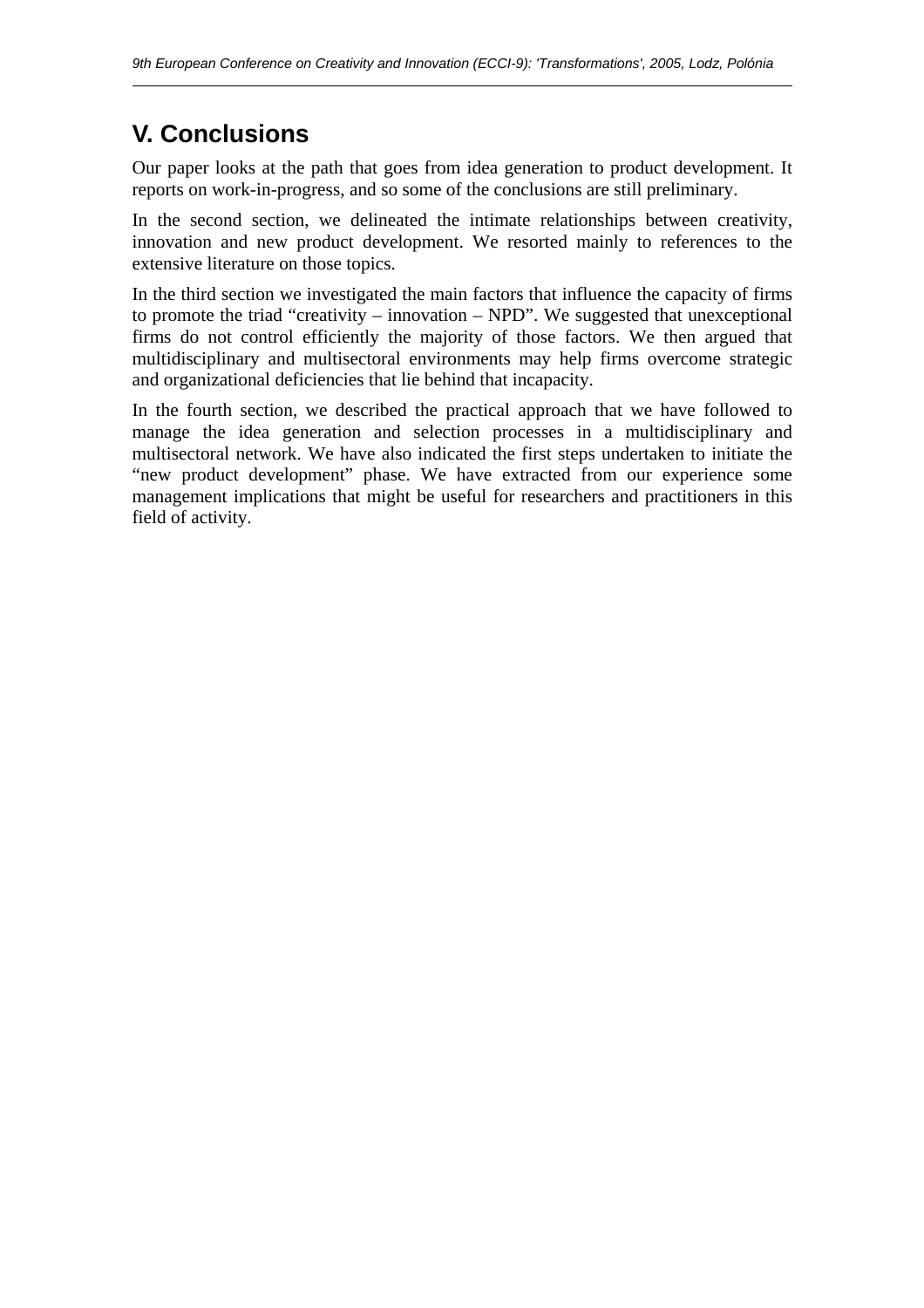# **Bibliography**

 $\overline{a}$ 

Abernathy, W. J. and K. B. Clark (1985): Innovation: Mapping the Winds of Creative Destruction, in: *Research Policy* 14(1), 3-22.

Alves, J. (1998): A Investigação Tecnológica e a Participação das Empresas no Esforço de Investigação, Jornadas A.I. Portuense, Porto, Portugal.

Alves, J. (2005): Preparação e concepção de processos de inovação nas empresas, CECE, Universidade de Aveiro.

Alves, J., Saur, I., Marques, M.J. (2005): Cooperation networks and regional development: case of multisectoral partnership for innovation, in: A Piccaluga (Ed.), Regional Economies as Knowledge Laboratories, 272, Edward Elgar.

Alves, J., Marques, M.J., Saur, I. (2004a): Role of Networking in Innovation Promotion and Cluster Modernization: "House of the Future" Case, in: *Revista Portuguesa de Estudos Regionais*, 6, 27-41.

Alves, J., Saur, I., Marques, M.J. (2004b): Envisioning the House of the Future: a multisectorial and interdisciplinary approach to innovation, E-Core Conference, Vol. 1, ECCREDI: Maastricht, Holland

Amabile, T. (1996): Creativity in Context, Boulder, Col., Westview Press.

Amabile, T. (1997): Motivating creativity in organizations: on doing what you love and loving what you do, in: *California Managment Review* 40(1), 39-58.

Brown, Tumeo, Larey and Paulus (1998): Modeling cognitive interactions during group brainstorming, in: *Small Group Research*, 29, 495–526.

Cagan, J. and C. M. Vogel (2001): Creating Breakthrough Products: Innovation from Product Planning to Program Approval, Financial Times Prentice Hall (New Product Development), 336.

Chauvel (2004) : Méthodes et outils pour résoudre un problème, Editions Dunod, 341.

Cooke, P. (2004): The role of research in regional innovation systems: new models meeting knowledge economy demands, in: *Int. J. Technology Management*, Vol. 28, Nº 3/4/5/6.

Drucker, P. (1985): Innovation and Entreprenneurship, Harpercollins 1st ed. edition, 1985.

Ekvall, G. (2000): Management and Organizational Philosophies and Practices as Stimulants or Blocks to Creative Behavior: A Study of Engineers, in: *Creativity and Innovation Management* 9(2), 94-99.

Flynn, M., L. Dooley, et al. (2003): Idea Managment for Organisational Innovation, in: *International Journal of Innovation Management*, 7, 417-442.

Fong, P. (2003): Knowledge creation in multidisciplinary project teams: an empirical study of the processes and their dynamic interrelationships, in: *International Journal of Project Management*, Vol. 21, 7, October, 479-486.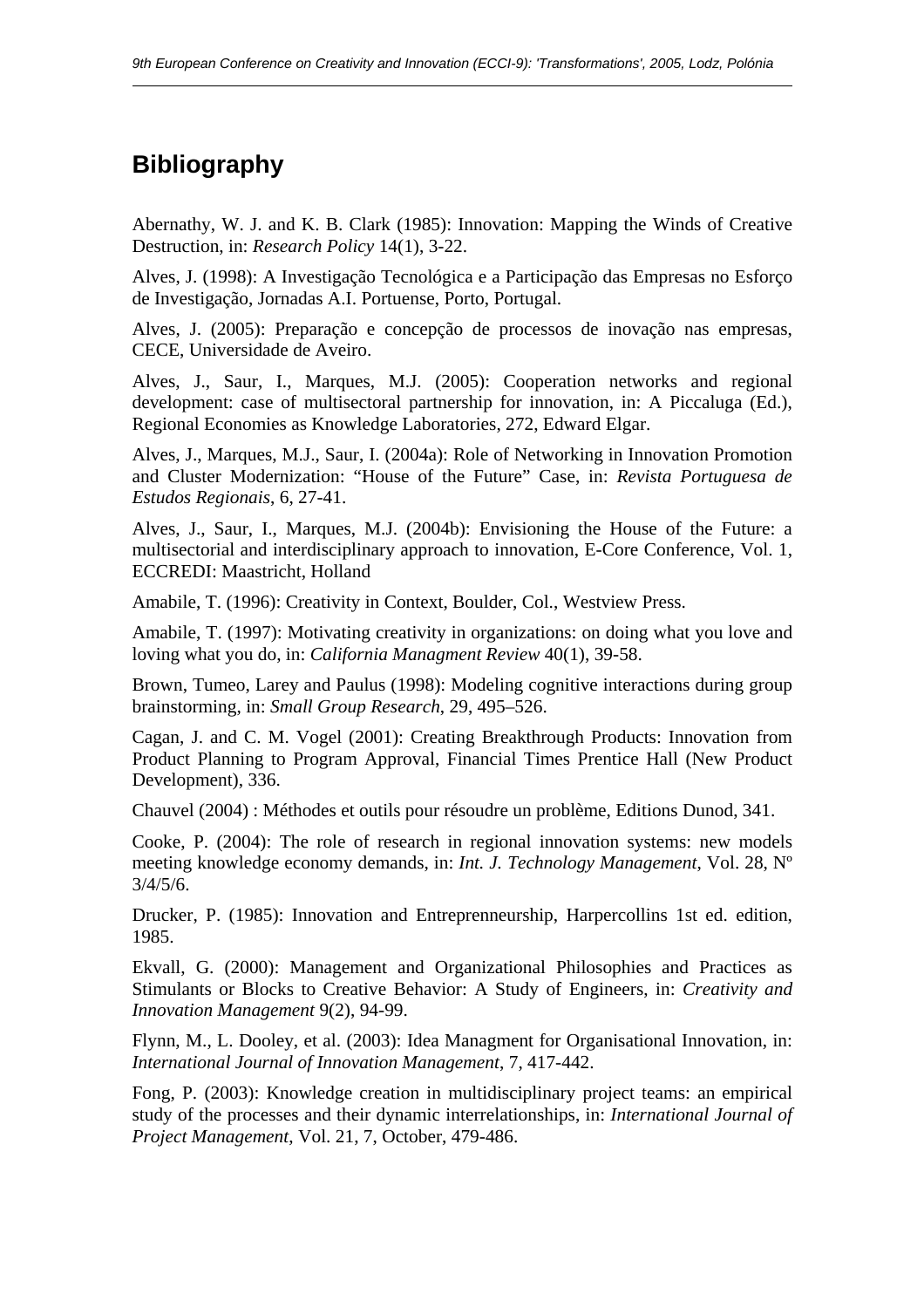Freire, A. (2000): Inovação: novos produtos, serviços e negócios para Portugal, Verbo, Lisboa.

Galanakis, K., Passey, S., Yazdani, B. (2000): A management tool for innovation using systems thinking approach, Management of Innovation and Technology, ICMIT, Proceedings of the 2000 IEEE International Conference, Vol. 1, 12-15 Nov, 378-383.

Hargadon's, A. (2003): How Breakthroughs Happen: The Surprising Truth About How Companies Innovate, Harvard Business School Press.

Im, S. (1999): The model of effect of Creativity on new product success, PhD Dissertation, Kenan-Flagler Business School, University of North Carolina.

Isaksen, S. G., K. J. Lauer, et al. (2001): Perceptions of the Best and Worst Climates for Creativity: Preliminary Validation Evidence for the Situational Outlook Questionnaire, in: *Creativity Research Journal*, 13(2), 171-184.

Kahn, K. B. (2004): The PDMA handbook of new product development, Wiley (New Product Development), 640.

Kao, J. (1997): Jamming: The Art and Discipline of Corporate Creativity, HarperBusiness (Creativity), 224.

Koen, P. A. (2004): The Fuzzy Front End for Incremental, Platform, and Breakthrough Products, Wiley, 81-91.

Linus Pauling—Scientist for the Ages, The Linus Pauling Institute http://lpi.oregonstate.edu/lpbio/lpbio2.html [23 June 2005].

Marques, M.J., Alves, J., Saur, I. (2005a): University-industry networks for innovation, Regional Growth Agendas 2005 Conference, Aalborg, Denmark.

Marques, M.J., Alves, J., Saur, I. (2005b): Creating and Sustaining Successful Innovation Networks, DRUID 2005 Conference, Copenhagen, Denmark.

Martins, E.C. and Terblanche, F. (2003): Building organisational culture that stimulates creativity and innovation, in: *European Journal of Innovation Management*, Vol.6, Nº1, 64-74.

Mathisen, G. E. and S. Einarsen (2004): A Review of Instruments Assessing Creative and Innovative Environments Within Organizations, in: *Creativity Research Journal* 16(1), 119-140.

McAdam, R. and McClelland, J. (2002): Individual and team-based idea generation within innovation management: organisational and research agendas, in: *European Journal of Innovation Management*, Vol. 5, Nº 2, 86-97.

Mumford, M., Scott, G., Gaddis, B., Strange, J. (2002): Leading creative people: Orchestrating expertise and relationships, in: *The Leadership Quarterly*, Vol.13, 6, 705- 750.

Nieminen, M. and Kaukonen, E. (2001): Universities and R&D Networking in a knowledge-Based Economy, SITRA-Reports Series 11, Helsinki.

OECD (2001): Innovative Networks: Co-operation in National Innovation Systems, Paris.

Osborn (1957): Applied imagination, Charles Scribner's Sons, New York.